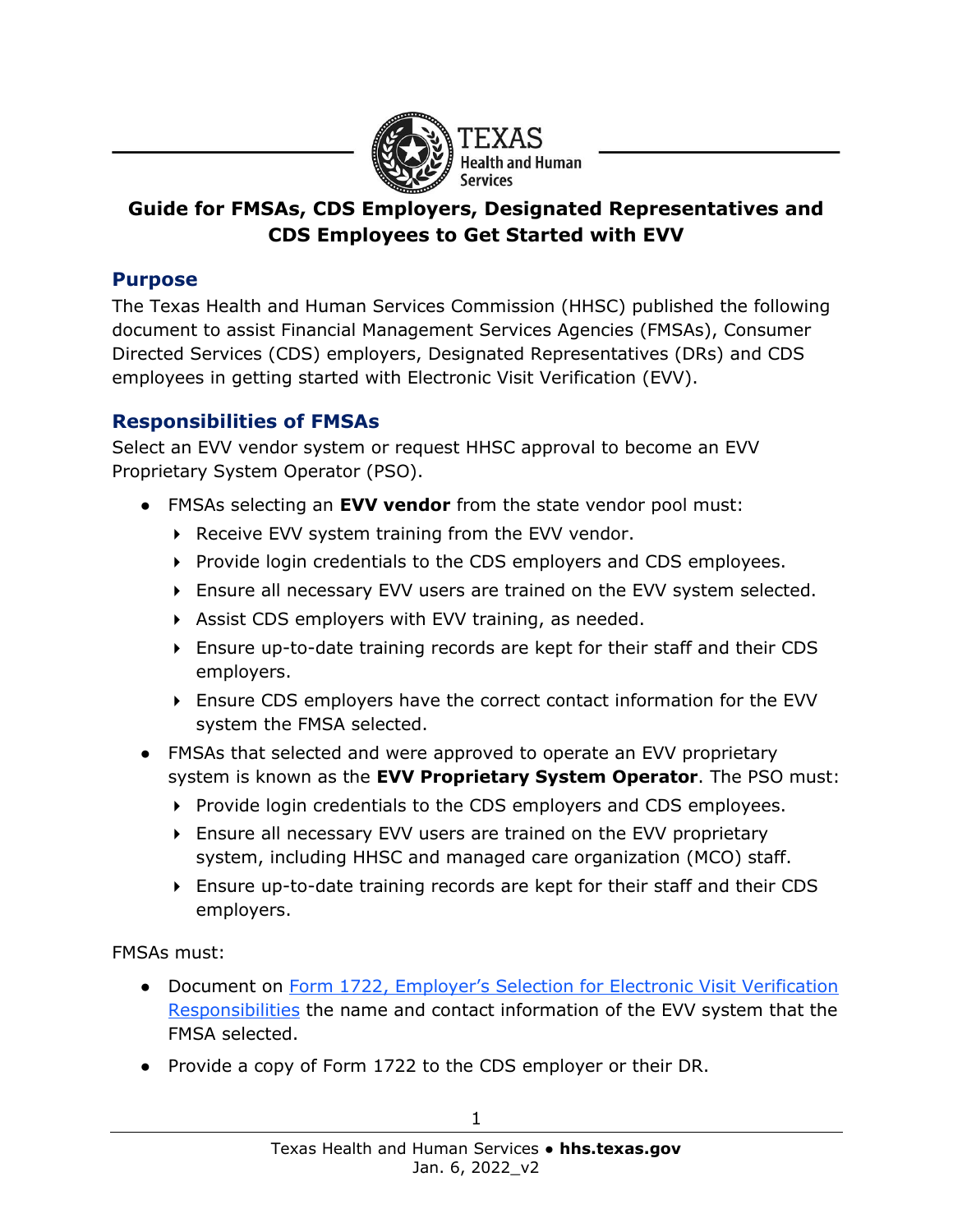- Enter identification data within the EVV system for all Medicaid recipients, CDS employers, CDS employees and DRs, if applicable.
- Enter Option 1, 2 or 3, the visit maintenance responsibilities of the CDS
- employer and FMSA, into the EVV system based on the CDS employer's selection on Form 1722.
- NOTE: If Form 1722 is not returned to the FMSA, EVV visit maintenance responsibilities will default to Option 3.
- Enter member information, including:
	- ▶ Medicaid ID
	- ▶ Date of Birth
	- ▶ Address
	- $\triangleright$  Phone Number (Include member's home phone landline, if applicable)
	- Member's authorization information (Keep current)
- Ensure that all members' profile information in the EVV System is correct and up to date.
- Ensure the CDS employer understands EVV policy training requirements for CDS employers and CDS employees. Review the HHSC EVV Training Policy for additional information.
- Provide the CDS employer with EVV policy training if the CDS employer requests assistance.
- Ensure the CDS employer and their CDS employee(s) choose one or more clock in and clock out methods for the CDS employee(s) to use.
- Enter the electronic verification method(s) the CDS employer selected, into the member profile.
- Enter mobile phone number or device number into the CDS employer/member profile if the CDS employee is using a mobile method.
- If applicable:
	- ▶ Request an alternative device on behalf of the CDS employer upon request.
	- Enter primary and alternate home phone landline numbers.

## **Additional Resources**

- [HHSC EVV webpage](https://hhs.texas.gov/doing-business-hhs/provider-portals/long-term-care-providers/resources/electronic-visit-verification)
- [4200 EVV Training \(policy in EVV Policy Handbook\)](https://www.hhs.texas.gov/handbooks/electronic-visit-verification-policy-handbook/4000-evv-system-setup#4200)
- [EVV Contact Information Guide for Program Providers and FMSAs \(PDF\)](https://hhs.texas.gov/sites/default/files/documents/doing-business-with-hhs/providers/long-term-care/evv/evv-contact-information-guide.pdf)
- [EVV Training Requirements Checklists \(PDF\)](https://www.hhs.texas.gov/sites/default/files/documents/doing-business-with-hhs/providers/long-term-care/evv/evv-required-training-checklist.pdf)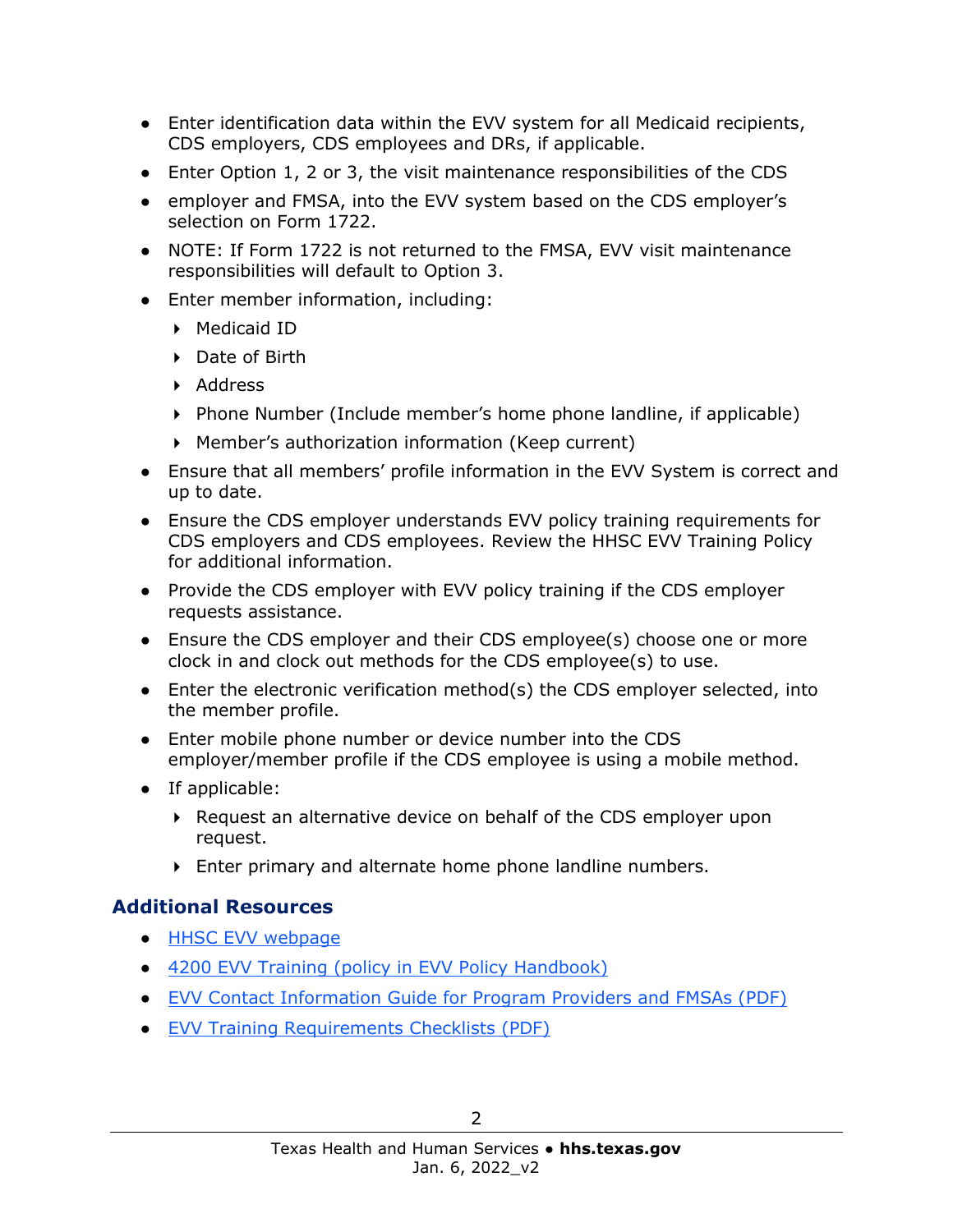# **Responsibilities of CDS Employers and Designated Representatives**

Complete all EVV required training based on the visit maintenance responsibilities option selected on Form 1722, [Employer's Selection for Electronic Visit Verification](https://hhs.texas.gov/laws-regulations/forms/1000-1999/form-1722-employers-selection-electronic-visit-verification-responsibilities)  [Responsibilities.](https://hhs.texas.gov/laws-regulations/forms/1000-1999/form-1722-employers-selection-electronic-visit-verification-responsibilities) Review the EVV Training Policy for additional information.

- If Option 1 or 2 is selected, complete:
	- ▶ EVV Policy Training
	- ▶ Complete EVV System Training
- If Option 3 is selected, complete:
	- ▶ EVV Policy Training
	- ▶ Overview of EVV System Training

Train the CDS employee(s) on how to clock in and clock out using EVV.

● NOTE: The EVV vendor or EVV PSO provides training resources for clock in and clock out training to the CDS employer.

Keep up-to-date training completion records and provide to the FMSA, HHSC or their MCO, if requested.

If CDS employee(s) will use an alternative device for clocking in and clocking out, order an alternative device or request the FMSA to order the device on behalf of CDS employer.

Provide a primary home phone landline number to the EVV vendor or PSO, if CDS employee(s) will use CDS employer's home phone landline for clocking in and clocking out.

If the mobile method is selected for clocking in and clocking out, ensure each CDS employee has their own login credentials

Ensure the smart phone or device (tablet) is registered within the EVV system and associated with the member's profile.

CDS employers may:

• Allow their CDS employee(s) to use their personal smartphone or device (tablet) with the mobile method for clocking in and clocking out.

CDS employers or their DR must:

- Submit Form 1722 to their FMSA.
	- ▶ NOTE: The completed Form 1722 should be sent to the FMSA. Do not send a copy of Form 1722 to the EVV vendor.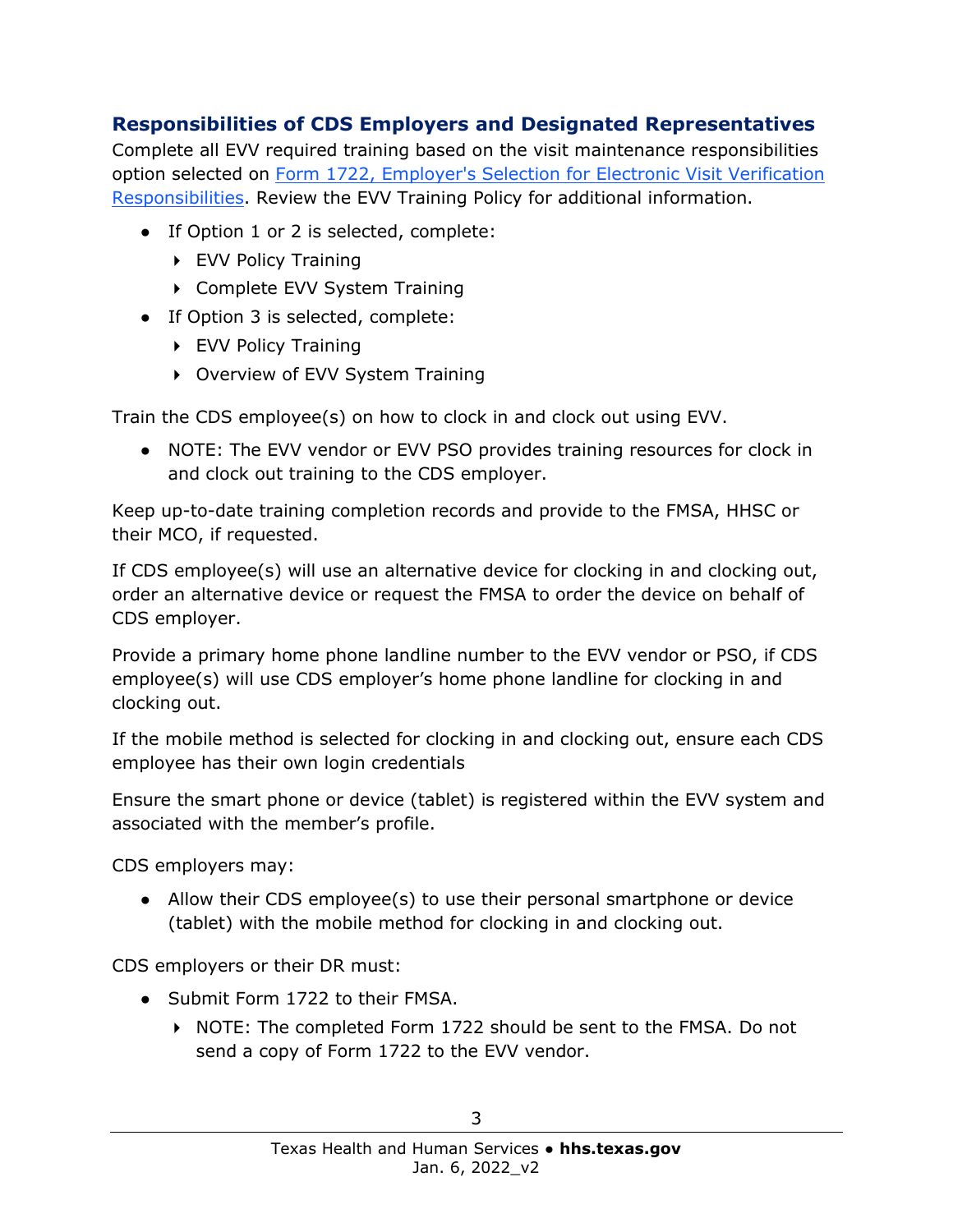CDS employers and their CDS employee(s) must:

- Select one or more clock in and clock out method(s) the CDS employee(s) will use:
	- EVV Mobile Method
	- ▶ EVV Home Phone Landline
	- ▶ Alternative Device